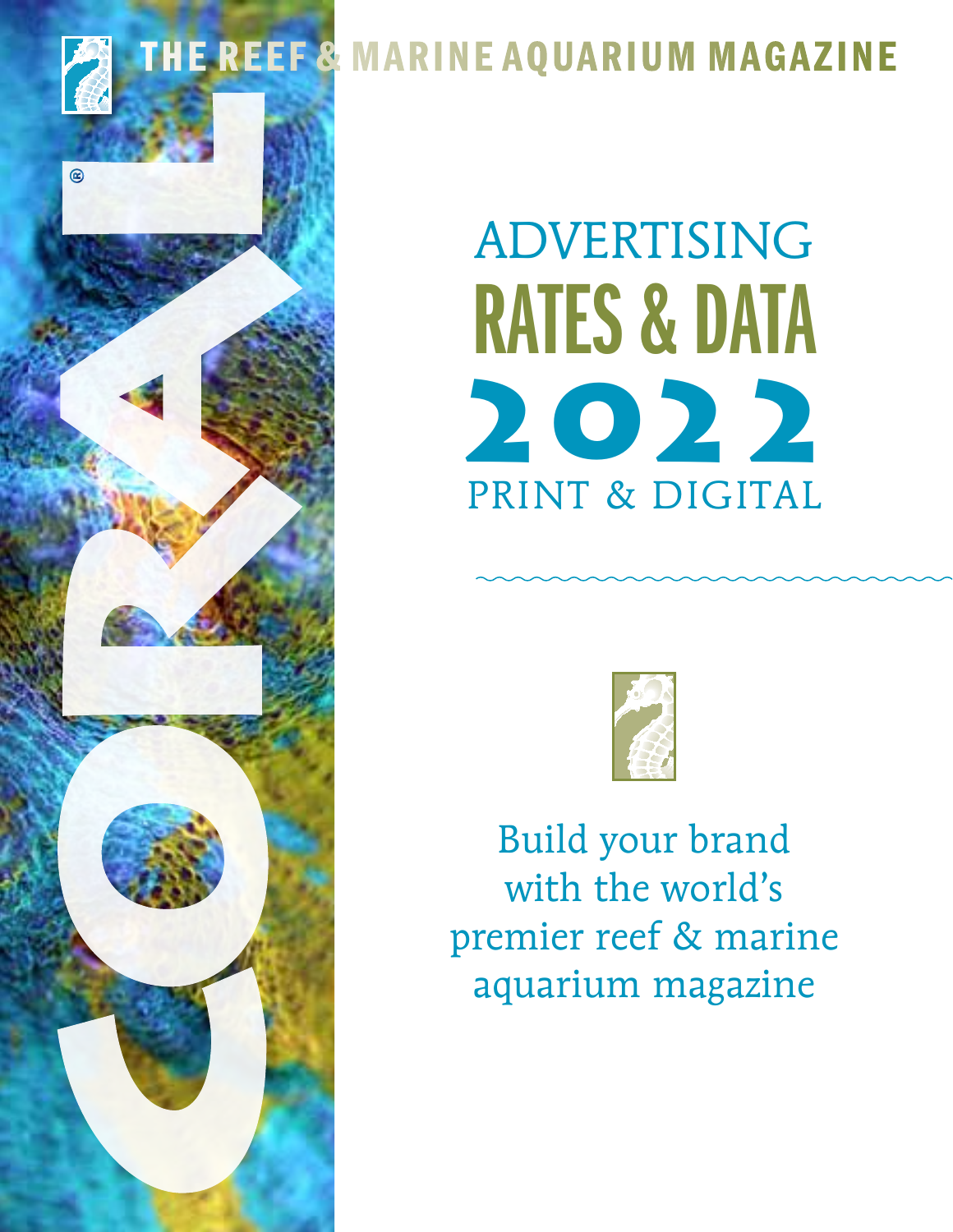## 2022 Issue and Closing Dates

| <b>ISSUE DATE</b>   | <b>AD CLOSE</b> | <b>MATERIALS DUE</b> | <b>PUBLICATION DATE</b> |
|---------------------|-----------------|----------------------|-------------------------|
| <b>Jan/Feb 2022</b> | 12/2/2021       | 12/9/2021            | 12/21/2021              |
| <b>Mar/Apr 2022</b> | 1/27/2022       | 2/3/2022             | 2/15/2022               |
| May/Jun 2022        | 3/31/2022       | 4/7/2022             | 4/19/2022               |
| <b>Jul/Aug 2022</b> | 6/2/2022        | 6/9/2022             | 6/21/2022               |
| Sep/Oct 2022        | 8/4/2022        | 8/11/2022            | 8/23/2022               |
| <b>Nov/Dec 2022</b> | 9/29/2022       | 10/6/2022            | 10/18/2022              |
| <b>Jan/Feb 2023</b> | 12/1/2022       | 12/8/2022            | 12/20/2022              |
| <b>Mar/Apr 2023</b> | 2/2/2023        | 2/9/2023             | 2/21/2023               |

## Reserve space today: Contact us!

James Lawrence, Publisher • 802-343-0360

james.lawrence@reef2rainforest.com

-or-

Judy Billard, Business Manager • 802-734-6604

judy.billard@reef2rainforest.com







## Print Advertising RATES

### THE WORLD'S LEADING PAID-CIRCULATION MARINE-ONLY AQUARIUM MAGAZINE PUBLISHED BIMONTHLY | SIMULTANEOUS PRINT & DIGITAL EDITIONS

| 4-COLOR                       | 1-2 ISSUES | 3-5 ISSUES | <b>6 ISSUES</b> |
|-------------------------------|------------|------------|-----------------|
| <b>Spread</b>                 | \$3,600    | \$3,240    | \$3,060         |
| <b>Full Page</b>              | \$2,000    | \$1,800    | \$1,700         |
| $1/2$ Page                    | \$1,500    | \$1,350    | \$1,275         |
| $1/3$ Page                    | \$935      | \$840      | \$795           |
| $1/4$ Page                    | \$600      | \$540      | \$510           |
| $1/6$ Page                    | \$400      | \$360      | \$340           |
| $1/12$ Page                   | \$250      | \$225      | \$200           |
| <b>COVERS</b>                 | 1X         | 3X         | 6X              |
| <b>Cover 2 (Inside Front)</b> | \$2,600    | \$2,340    | \$2,210         |
| <b>Cover 3 (Inside Back)</b>  | \$2,500    | \$2,250    | \$2,125         |
| Cover 4 (Back)                | \$2,750    | \$2,475    | \$2,338         |

BLEED: No charge.

INSERTS: Limited availability. Please inquire. CONTRACT AND COPY REGULATIONS: Please refer to PUBLISHER'S TERMS AND CONDITIONS (page 8).

## Digital Advertising RATES





| 1 | <b>Targeted Premium Package - Marine</b><br>Focus your ads to appear on targeted Marine content pages!<br>Includes Leaderboard, Large Badge and Button                  | \$100<br>per month        |
|---|-------------------------------------------------------------------------------------------------------------------------------------------------------------------------|---------------------------|
| 2 | <b>Global Button</b><br>A high traffic introductory choice for placement on every page of<br>Reef2Rainforest.com.                                                       | \$75<br>per month         |
| 3 | <b>Targeted eNewsletters - Marine</b><br>Single advertiser per newsletter, weekly mailings, prominent position<br>within editorial. Large Badge, one mailing per month. | <b>\$125</b><br>per month |





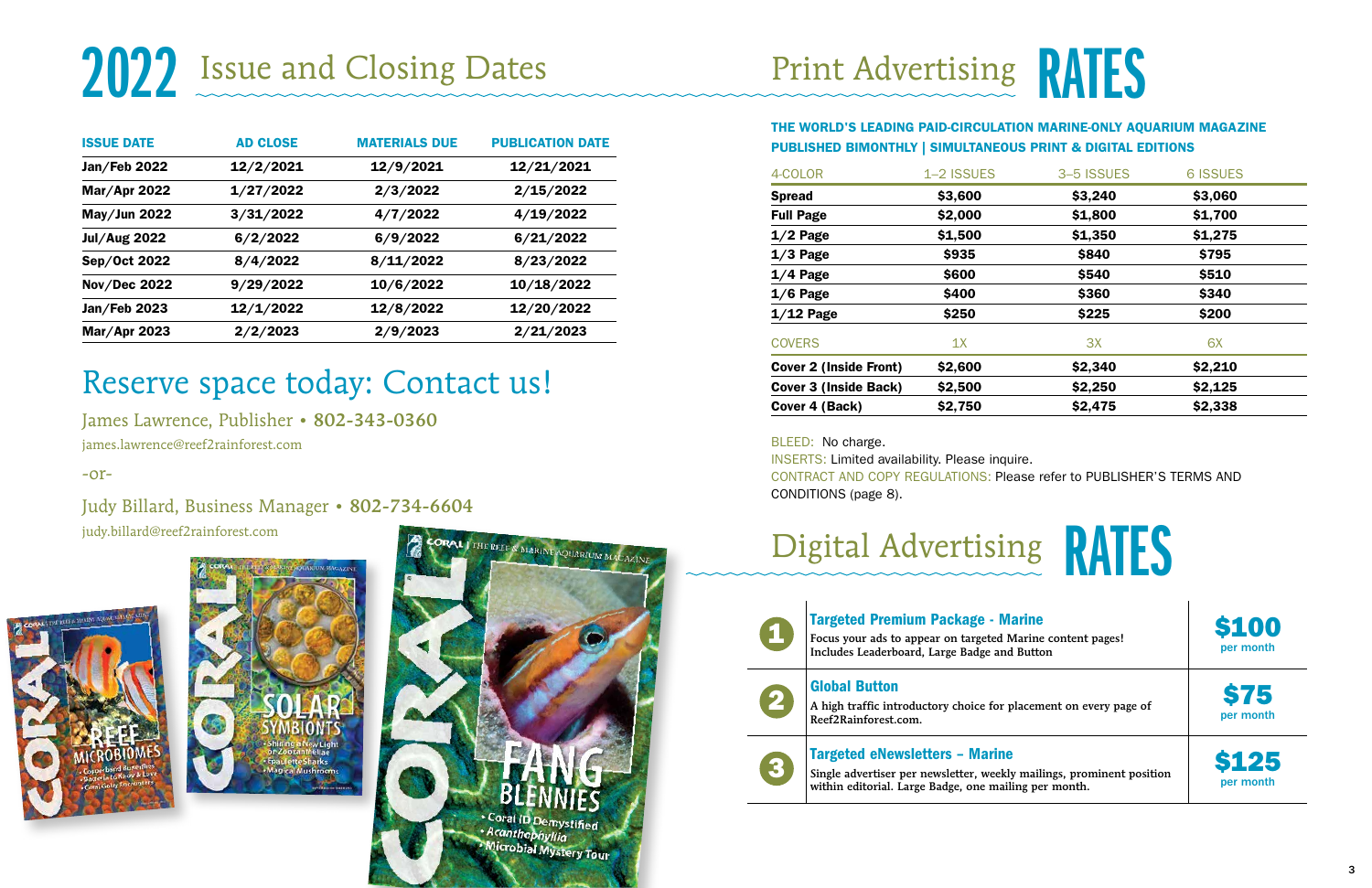## Your ad in CORAL reaches an exceptional audience of involved marine enthusiasts.

The most popular and longest-running reef and marine aquarium magazine, *CORAL* provides wide-ranging, expert editorial coverage of reef fishes and invertebrates, aquarium system design and technology, explorations of wild reefs, profiles, interviews, and world-class color photography.

Lively, insightful, and on the cutting edge, *CORAL* is the definitive read for the world's most-dedicated reefkeeping enthusiasts who are passionate about their home aquariums and keeping up with the latest information, products, and services.



#### ABOUT CORAL MAGAZINE READERS

- Median age: 49 | 86% Married or partnered
- Median household income: \$110,500
- 83% have college educations
- Median aquarium system volume: 200+ gallons (757+ liters)
- 97% keeping "reef"-type marine systems

## Why your ad in **CORAL** is so effective—*the power of print and digital combined* .

#### CORAL 2022 | CONSTANT CONTACT SUBSCRIBER STUDY

IMPRESSIONS/PAGE VIEWS: 698,946 Annual (2021) 116,491 [Average per issue] AVERAGE MINUTES PER VISIT: 20.8

#### AQUARIUM EXPERIENCE

| <b>Professional</b> | 10% | <b>Local Brick &amp; Mortar</b> |
|---------------------|-----|---------------------------------|
| <b>Expert</b>       | 29% | <b>Online Specialty</b>         |
| <b>Intermediate</b> | 50% |                                 |
| <b>Beginner</b>     | 11% | <b>Online Big Box</b>           |

| <b>GENDER</b>                |     | <b>HOUSEHOLD INCOME</b> |     |
|------------------------------|-----|-------------------------|-----|
| <b>Male</b>                  | 88% | \$150,000+              | 39% |
| <b>Female</b>                | 12% | \$100,000-\$149,999     | 22% |
|                              |     | \$75,000-\$99,999       | 10% |
| <b>EDUCATION</b>             |     | \$50,000-74,999         | 12% |
| Post-graduate degree         | 13% | \$25,000-49,999         | 13% |
| <b>Professional degree</b>   | 19% | <b>Under \$25,000</b>   | 4%  |
| <b>Post-graduate studies</b> | 5%  |                         |     |
| <b>College graduate</b>      | 31% | <b>HOME</b>             |     |
| <b>Attended college</b>      | 16% | Own                     | 84% |
| <b>High school graduate</b>  | 17% | Rent                    | 16% |

#### AQUARIUMS MAINTAINED

| 200 gallons or more | 52% |
|---------------------|-----|
| 100 gallons or more | 77% |

#### AQUARIUM PURCHASING

| 'n     | <b>Local Brick &amp; Mortar</b> | 80% |
|--------|---------------------------------|-----|
| 6<br>6 | <b>Online Specialty</b>         | 78% |
| 'n     | <b>Online Big Box</b>           | 35% |

#### MENTOR OR ADVISE OTHERS

| In person                    | 51% |
|------------------------------|-----|
| <b>Online   Social Media</b> | 28% |
| <b>Public Speaker</b>        | 8%  |



# Readership REACH

## Geographic Breakdown REGION:

Europe 5%

## PRINT DISTRIBUTION BY COUNTRY OR

North America 91% (U.S. 88% | Canada 3%) Australia 2% All other 2%

### BONUS 1: Digital Magazine

All advertising in the flagship print edition also appears in *CORAL*, the **Digital Edition, with all sponsor website URLs and email addresses** automatically appearing as hot links that are clickable by readers.

DIGITAL EDITION :

### BONUS 2: Magazine Mobile Apps

All advertising in the flagship print edition also appears in *CORAL*  Magazine iOS, Kindle, and Android apps. All sponsor website URLs and email addresses automatically appear as hot links that are clickable by readers.

Every time your print ad appears in *CORAL* Magazine, your message is also being delivered simultaneously in all of our Digital Editions (desktops, laptops, tablets, smartphones) with links directly to your website.

The result? A unique, extremely cost-effective boost for your marketing message in the publication that sets the standard for quality in the

aquarium trade.

TOTAL PRINT EDITION READERS PER ISSUE: 36,976 TOTAL CORAL NEWSLETTER SUBSCRIBERS: 29,358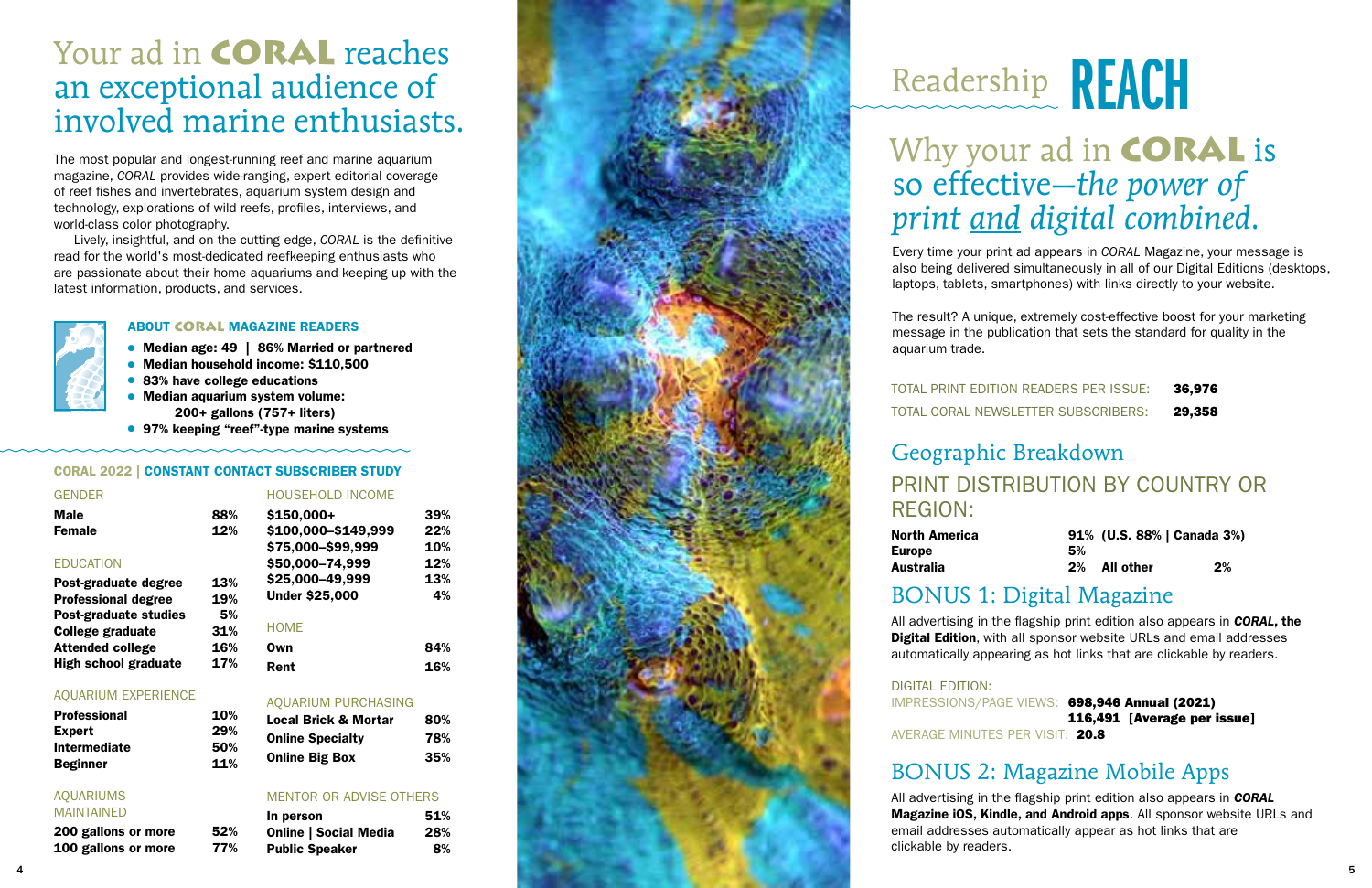# Digital SPECIFICATIONS



#### BASIC SPECIFICATIONS:

MAGAZINE TRIM SIZE: 8" x 10.75" BINDING: Perfect Bound PRINTING: 4-Color Web Offset

| AD SIZES (WIDTH x DEPTH) | <b>NON-BLEED</b>  | <b>BLEED</b> (includes .25 on outside<br>edges that will get trimmed off) |
|--------------------------|-------------------|---------------------------------------------------------------------------|
| <b>Spread</b>            | 14.75" x 9.375"   | 16.5" x 11.25"                                                            |
| <b>Full Page</b>         | 6.625" x 9.375"   | 8.5" x 11.25"                                                             |
| 1/2 Page Horizontal      | 6.625" x 4.5"     | $8.5" \times 5.5"$                                                        |
| 1/2 Page Vertical        | 3.1875" x 9.375"  | 4.0625" x 11.25"                                                          |
| $1/2$ Page Island        | 4.3125" x 6.75"   | 5.2085 x 7.75                                                             |
| 1/3 Page Square          | 4.3125" x 4.5625" |                                                                           |
| 1/3 Page Vertical        | 2.0625" x 9.375"  | 2.9375" x 11.25                                                           |
| $1/4$ Page               | 3.1875" x 4.5625" |                                                                           |
| $1/6$ Page               | 3.1875" x 3"      |                                                                           |
| $1/12$ Page              | 3.1875" x 1.375"  |                                                                           |

**BUTTON** 135 x 135px

#### AD SIZES

Leaderboard 728 x 90px Large Badge 283 x 135px Button 135 x 135px

Ads in all spaces on Reef2Rainforest.com will rotate equally among a limited number of select advertisers.

LEADERBOARD 728 x 90px

LARGE BADGE 283 x 135px

(not actual size)

## RESERVE SPACE TODAY: CONTACT US!

James Lawrence, Publisher • 802-343-0360 • james.lawrence@reef2rainforest.com or Judy Billard, Business Manager • 802-734-6604 • judy.billard@reef2rainforest.com.

### Illustrating Bleed Ad Dimensions:



Page margins: TOP and OUTSIDE =  $5/8$ "; INSIDE and BOTTOM =  $3/4$ " • BLEED =  $+1/4$ " (For bleed ads: Note that type and areas of an image that fall within  $1/4$ " of the trim edge are in the risk zone and could be cut off)

The dashed pink lines below indicate the bleed area and show the relationship between the bleed dimensions and the trim size (black lines), as well as the page area (tan tint). For a bleed ad, images or backgrounds should extend (or "bleed") .25 inch past the trim to avoid having a white edge. Copy should be at least .25 inch inside the trim line—anything near the trim line is at risk of being cut off. Note that 1/3 Page Vertical, 1/2 Page Island, and 1/2 Page Vertical bleed ads have a right or left orientation and should be designed accordingly (and placement reserved/specified). Trim size and ad measurements are given on the page at right.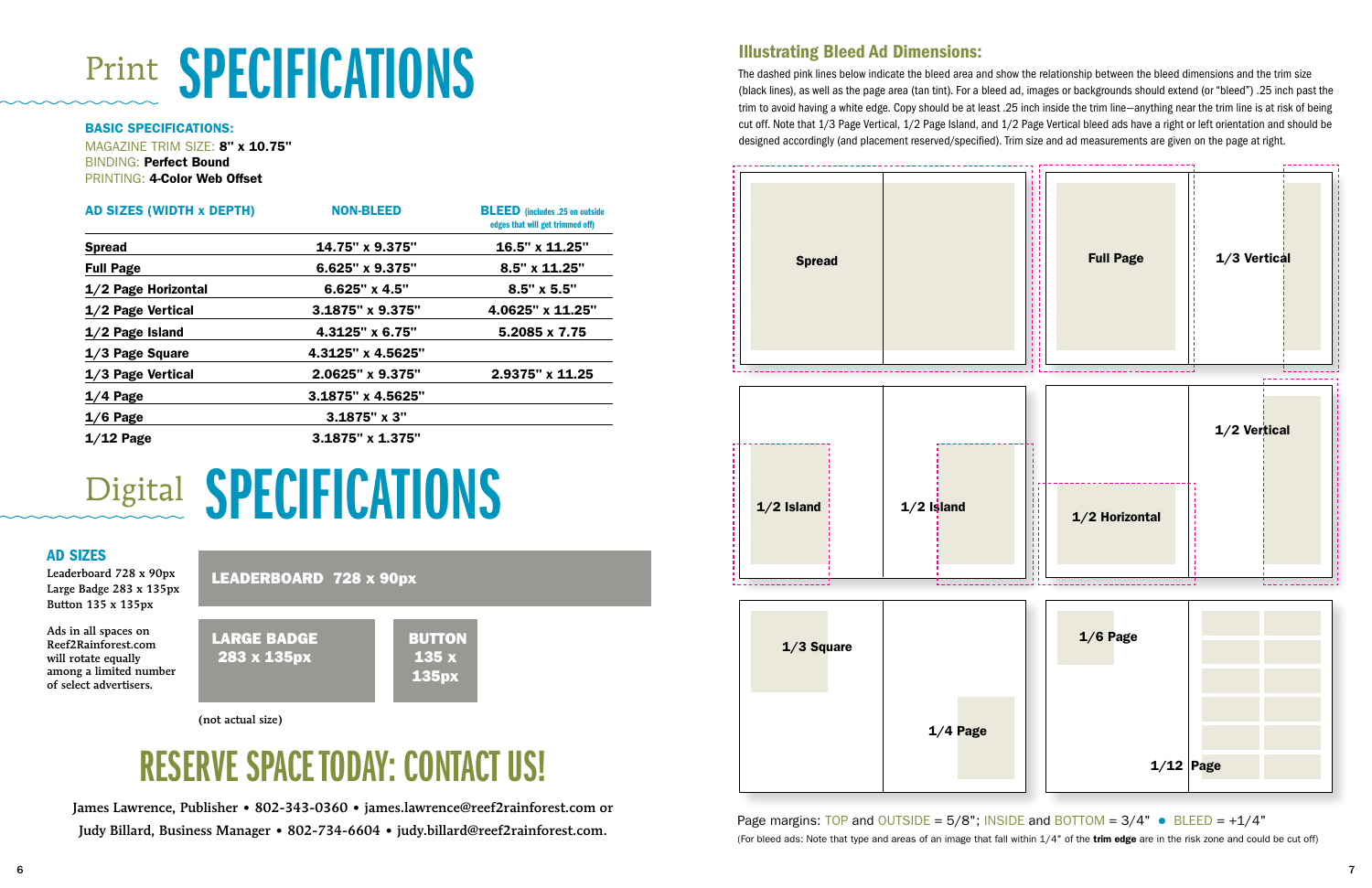

## Print **SPECS**

### Full Page ad template (not to scale):

A PDF of this template at actual size is available on request.

## Digital SPECS

#### FILE FORMATS AND SPECIFICATIONS:

#### $\cdot$  PDF/X-1a files are preferred.

● Ads (no larger than 10 megabytes) can be e-mailed to: james.lawrence@reef2rainforest.com and anne.linton@reef2rainforest.com

JPG: 72 DPI, RGB, max file size 40kb Static GIF: 72 DPI, 256 colors, max file size 40kb Animated GIF: 72 DPI, 256 colors, max file size 60kb, max animation time 30 seconds

- Press-quality color proofs at 100% required for press match.
- Do NOT send low-resolution PDFs or Illustrator PDFs. For tips on creating PDF/X-1a files, visit www. quebecorworldinc.com/uploadedFiles/CS/how2pdf.pdf
- Other acceptable file formats include Macintosh InDesign files, Photoshop Tiffs and Illustrator EPS files (no Tiff-It, JPeg or GIF files, please). Be sure to include all support files that are incorporated into your ad (e.g. fonts, logos, images, etc.). All grayscale/color images must be at least 300 dpi; line art at 1200 DPI. When submitting EPS files from Adobe Illustrator, be sure to convert all text to outlines before saving the file. We cannot accept True Type fonts. DO NOT nest EPS files within EPS files! Please note: All native files will be converted to PDF/X-1a files, and the publisher does not guarantee exact replication.
- All colors must be in CMYK format: no RGB, Pantone or spot colors. SWOP standards apply. Any ads with noncompliant colors will be converted to CMYK, and color accuracy cannot be guaranteed. Files are NOT to be trapped or prescreened. Note: Please make sure all white type is set to knock out.
- Thin lines, fine serifs and medium to small type should be restricted to one color and not reversed. As a guideline, reverse type and line art should not be less than .007" (equivalent to a 1/2 pt. rule) at the thinnest part of a character or rule.
- Rich blacks should not exceed 280% and 100% is recommended for the black channel. Using 4-color black type on small type is not recommended.

**HTML5/Rich Media:** Interactive, animated banner ads generally outperform static image banners. Banners deployed through HTML5 can have a more polished impression than a 256-color animated gif. Leveraging HTML5 can also help maximize messaging in small spaces (eg. our 135 X 135 button ads).

● james.lawrence@reef2rainforest.com and matt.pedersen@reef2rainforest.com

#### SUBMITTING MATERIALS:

#### EMAIL MATERIAL TO:

#### SENDING FILES OVER 10MB:

- Go to www.WeTransfer.com
- Click "Add Files"
- Enter "Friend's email": james.lawrence@reef2rainforest.com and anne.linton@reef2rainforest.com
- **Enter** "Your email" and **Click** "Transfer"

#### TECHNICAL QUESTIONS:

● anne.linton@reef2rainforest.com

#### FILE FORMATS AND SPECIFICATIONS:

For full HTML5 specifications, visit https://support.google. com/adwordspolicy/answer/176108?hl=en

#### Click-through URLs for each ad must be specified.

For additional general platform restrictions and recommended creative guidelines, please visit Google's Adwords policy page:

https://support.google.com/adwordspolicy/ answer/176108?hl=en

#### SUBMITTING MATERIALS:

#### EMAIL MATERIAL TO:

#### SENDING LARGE FILES:

- Go to www.WeTransfer.com
- **Click** "Add Files"
- Enter "Friend's email": james.lawrence@reef2rainforest.com and matt.pedersen@reef2rainforest.com
- Enter "Your email" and Click "Transfer"

#### TECHNICAL QUESTIONS AND SUPPORT:

● matt.pedersen@reef2rainforest.com